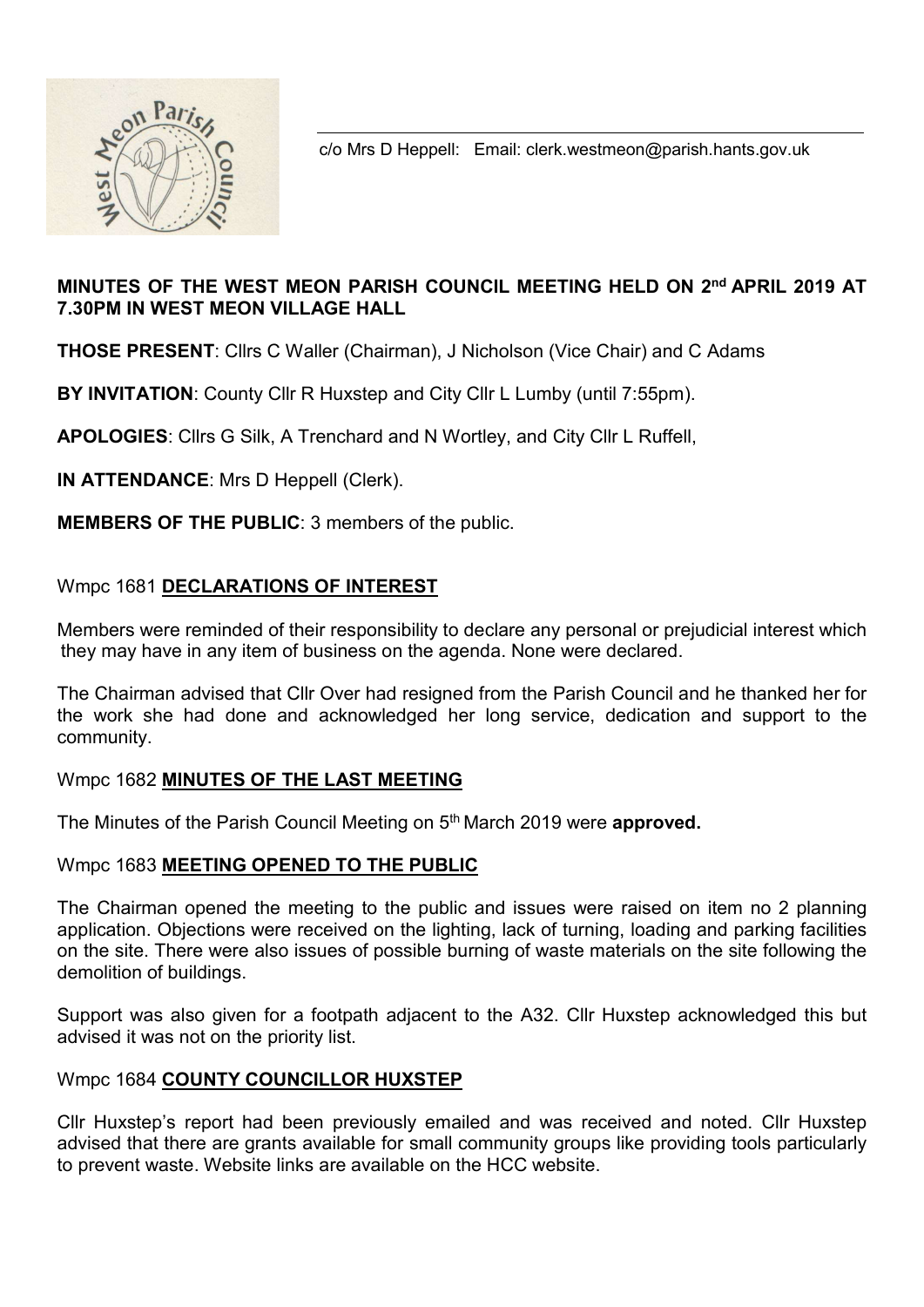Cllr Huxstep advised that works are commencing on the High Street by Open Reach and there are bus diversions.

Both Cllr Huxstep and Cll Lumby advised they would be attending the next Communities Against Noise meeting.

Cllr Huxstep advised he had raised the issue of the new footpath with HCC, but advised that this is not a priority.

Cllr Huxstep advised of the new scheme to encourage bids to HCC for tools for local community groups. He also advised of upcoming bus restrictions due to works on the High Street by Open Reach.

## Wmpc 1685 CITY COUNCILLOR LUMBY

Cllr Lumby's report which had been previously emailed was received and noted. Cllr Lumby reported that the Leisure Centre building is underway.

He also advised that the refuse collection staffing issues are being addressed.

The Chairman thanked Cllr Lumby for his input into some affordable housing issues in West Meon.

Cllr Lumby advised he would be attending the Annual Parish Meeting and had the revised dates for the May meeting.

#### Wmpc 1686 CLERK'S REPORT

The Clerk's report had previously been circulated and was noted by the Parish Council.

It was **agreed** that the Annual Parish Meeting (APM) will be on Wednesday  $24<sup>th</sup>$  April 2019 at 7.00pm in the West Meon Sports Club. It was agreed that there would be no guest speaker at the meeting as there were local issues to discuss.

Following advice from HALC the next Parish and AGM is to be re-arranged to Monday 13<sup>th</sup> May 2019 in the village Hall.

The Clerk advised that Wicksteed had been instructed to do the wet pour repairs to the swings at the recreation area.

The Clerk advised of the 3 grants received and circulated the details for Councillors.

The Clerk advised that the external auditors Little John have advised of their appointment for the next 5 years and internal auditor dates have been arranged.

#### TO RECEIVE WORKING GROUPS

#### Wmpc 1687 PLANNING

i) It was **agreed NO OBJECTIONS subject to conditions/provisions below**, be raised to the planning application at SDNP/19/01318/FUL 3H Garage Warnford Road West Meon Petersfield Hampshire GU32 1JN. Proposed redevelopment of existing site to include removal of 3 existing building and construction of one new workshop and sales office with new signage.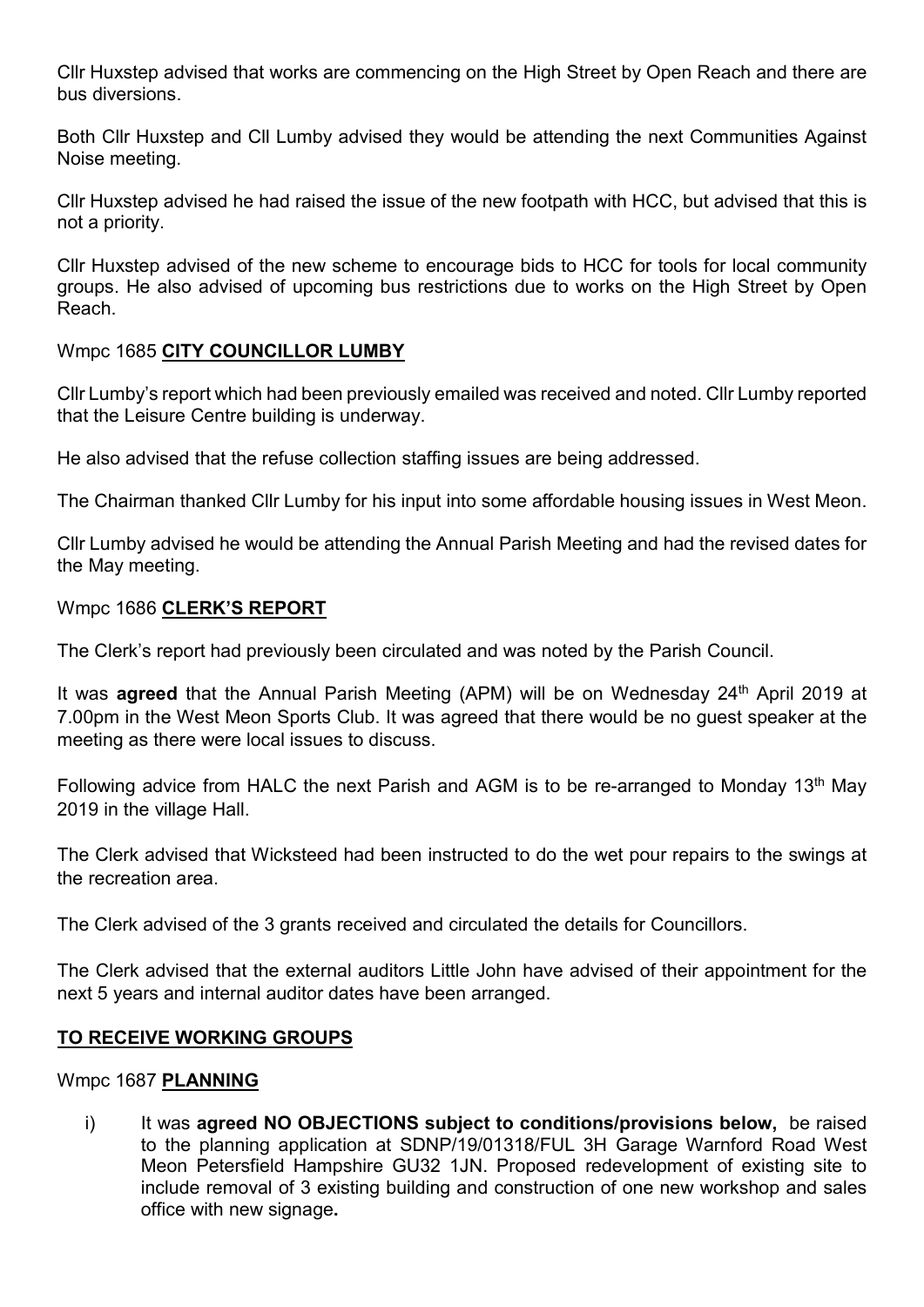- a) Illumination levels are controlled and external lights are switched off in the evenings as they have given rise to complaint and nuisance to neighbouring properties and to protect the open countryside in line with SDNP Dark Skies policies.
- b) An area is providing within the application site for the loading and unloading of vans and lorries and associated garage vehicles, instead of using the main road for loading. By loading on the highway this results in the blocking of the adjacent neighbours driveways and causes highway danger to other road users.
- c) An hours of operation condition should be attached to control impact on neighbouring dwellings.
- d) No burning of waste material on the site, no fires and all asbestos should be removed from the site safely.
- ii) It was **agreed** that there were **No comments** until the full plans are on the WCC website on SDNP/19/01164/LIS and SDNP/19/01341/HOUS Warnford Corner Alton Road West Meon Petersfield Hampshire GU32 1JG. Extension of existing cottage to provide improved kitchen dining area and utility, together with provision of third bedroom and family bathroom
- iii) The Village Design Statement is being edited following comments received from SDNP.

# Wmpc 1688 FINANCE AND ADMINISTRATION

It was **agreed** that the Listening Post would be held after the election.

The Chairman circulated a quote for works to the top section of the church path of £2,560 and it was **agreed** to proceed with these works.

The following grant requests were **agreed** to be awarded to:

- i) James Ulph Firework display £500.00 and that no glowsticks are provided.
- ii) West Meon PCC Victorian railings repair £500.00
- iii) West Meon and Warnford Sports Club £500.00 It was agreed that further contributions may be available to the fireworks at the end of the 2<sup>nd</sup> Quarter of the year and that further contributions could be available to the sports club and church at the end of the financial year if there are sufficient funds in the grant allocation.

## Schedule of Payments

## Date 2<sup>th</sup> April 2019

| Ch 300515 WCC Dog Bins March 19     | £130.00 |
|-------------------------------------|---------|
| Ch 300516 Apollo Mole Control       | £100.00 |
| Ch 300517 D Heppell salary- pension |         |
| Ch 300518 Expenses Clerk            | £43.73  |
| Ch 300519 J Ulph Grant Fireworks    | £500.00 |
| Ch 300520 West Meon PCC             | £500.00 |
| Ch 300521 WM& Warnford Sports Club  | £500.00 |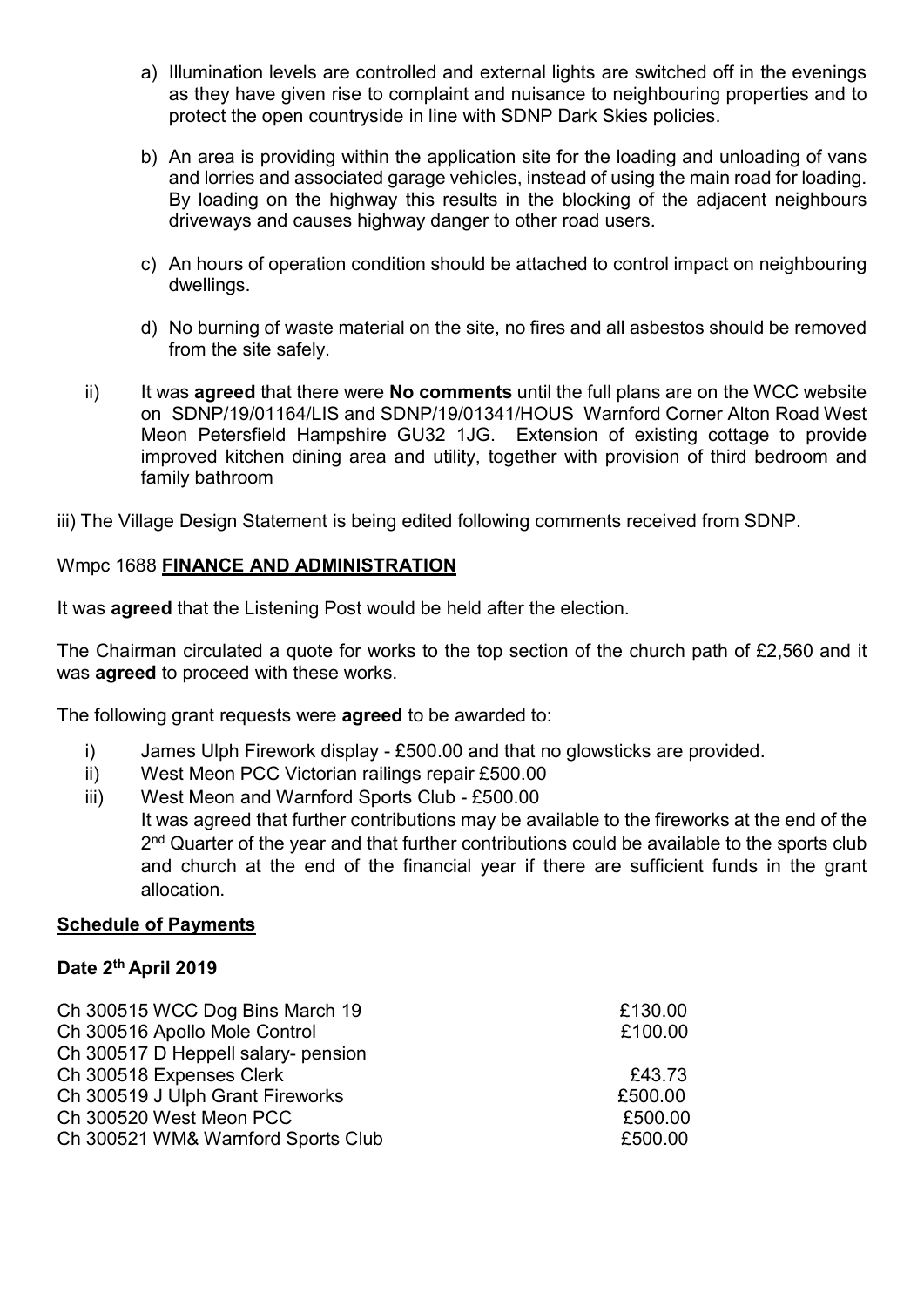# Wmpc 1689 COMMUNITY, HOUSING AND RECREATION

Details of the quote for the recreation ground gym equipment were circulated, but were deferred until the next meeting when Cllr Wortley could present the details.

# Wmpc 1690 ITEMS TO BE CONSIDERED AT THE NEXT MEETING

Listening post, Outdoor gym, Village Design Statement, Parish projects, Working Groups and AGM.

## Wmpc 1691 DATES OF NEXT MEETINGS

Monday 13<sup>th</sup> May, 4<sup>th</sup> June, and 2<sup>nd</sup> July 2019, all in the Village Hall.

Meeting finished at 9.00 pm

Chair ……………………….

# Appendix A

Hampshire County Council Divisional Report for West Meon Parish Council

Waste Prevention Community Grant Fund

This fund has been created to support locally based community groups, businesses, education establishments and organisations across Hampshire to deliver projects, products and services which prevent or reduce household waste.

What is waste prevention?

Waste prevention is defined as measures taken before a substance, material or product has become waste.

For the purposes of this fund, 'waste prevention' is taken to encompass any actions which prevent or reduce the amount of household waste entering the local authority waste management system. This includes reuse, repair and home composting.

Household waste covers items that you would put in your waste bin at home or take to your local Household Waste Recycling Centre. See a more formal definition of household waste: GOV.UK's Local authority collected waste definition of terms.

In addition to the environmental benefits of reducing household waste, waste prevention projects can also result in financial savings for residents, community benefits (such as volunteering opportunities) and health benefits (such as household management, healthy eating).

When to apply?

Applications for funding opened on 1st March 2019 and will remain open until further notice. Funding for successful applications will be awarded a maximum of three months after the initial application is received.

Grant criteria and eligibility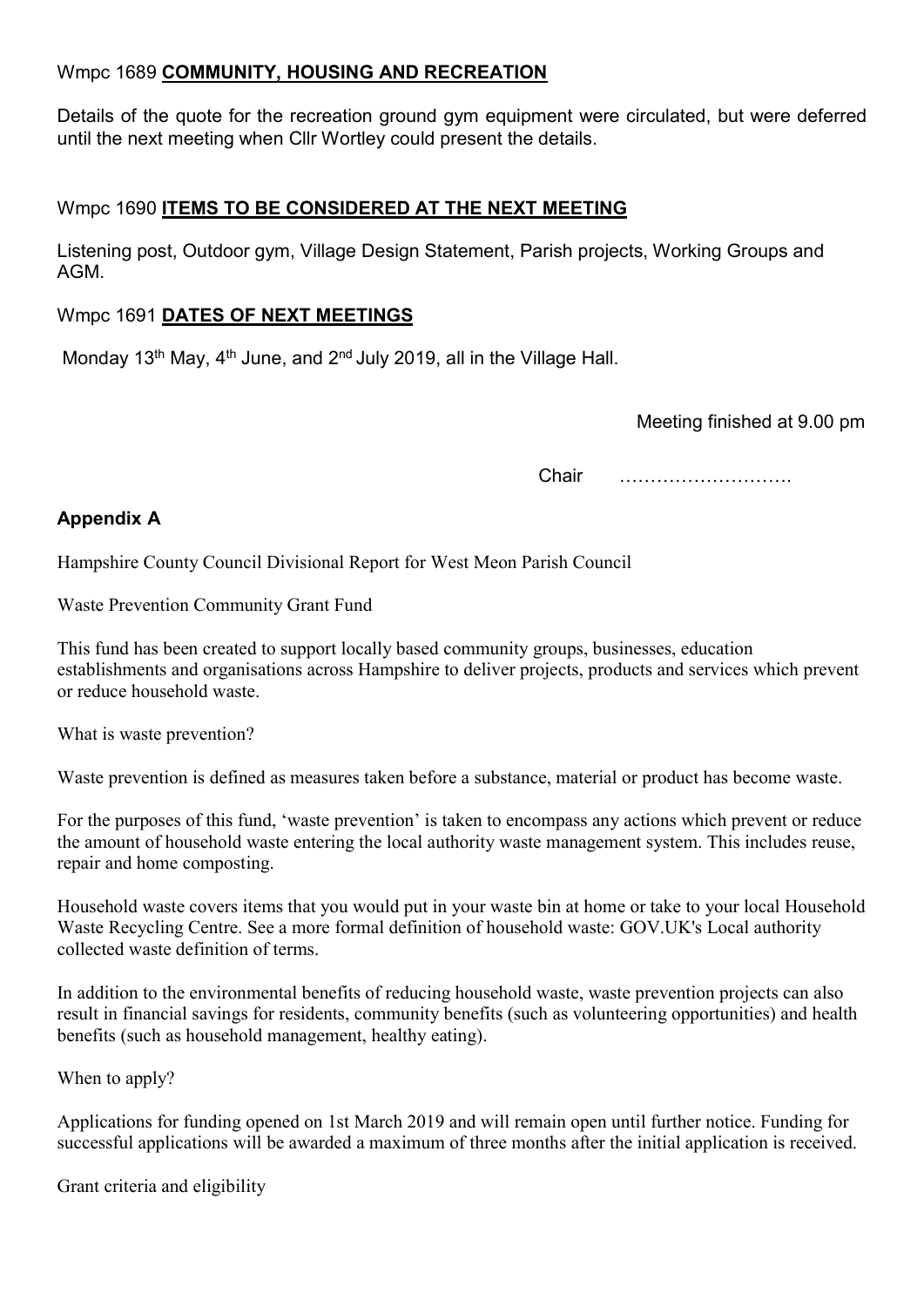The maximum amount awarded to each project will be £5,000. There is no minimum amount. Applications will be ranked and scored in line with waste prevention impacts, including the predicted amount of waste prevented, as well as the innovation demonstrated by the project, sustainability/legacy and wider community benefits. Experience in successfully delivering previous projects will also be assessed.

Funding will be awarded to the highest scoring applications subject to grant funds being available.

Who can apply?

- · Community, neighbourhood or voluntary groups
- · Registered charities
- · Schools, colleges and universities
- · Not-for-profit organisations (including social enterprises)
- · Businesses with fewer than 250 employees such as small and medium sized enterprises
- · Faith groups delivering community work
- · Parish Councils

Who can't apply?

· Businesses with over 250 employees

· Organisations that aim to deliver products and/or services outside of Hampshire County Council's administrative area

· Individuals

What is funded?

Projects must demonstrate:

· that they will have an impact on the population within the Hampshire County Council administrative area

· how they fit within the Waste Hierarchy. Projects at the top of the waste hierarchy, such as Waste Prevention, will be scored higher than those further down, such as Reuse/repair

· measurable reductions in the amount of household waste, for example through furniture reused, or food diverted from waste

- · social benefits (jobs/volunteer posts created, number of residents trained)
- · who the project is likely to directly engage
- · how the project is innovative (to the local area)
- · the methods used to effect behaviour change

· sustainability/and or a degree of 'legacy' in terms of waste prevention outcomes. The fund will only support new, or expansion of existing products and services. It will not pay for existing activities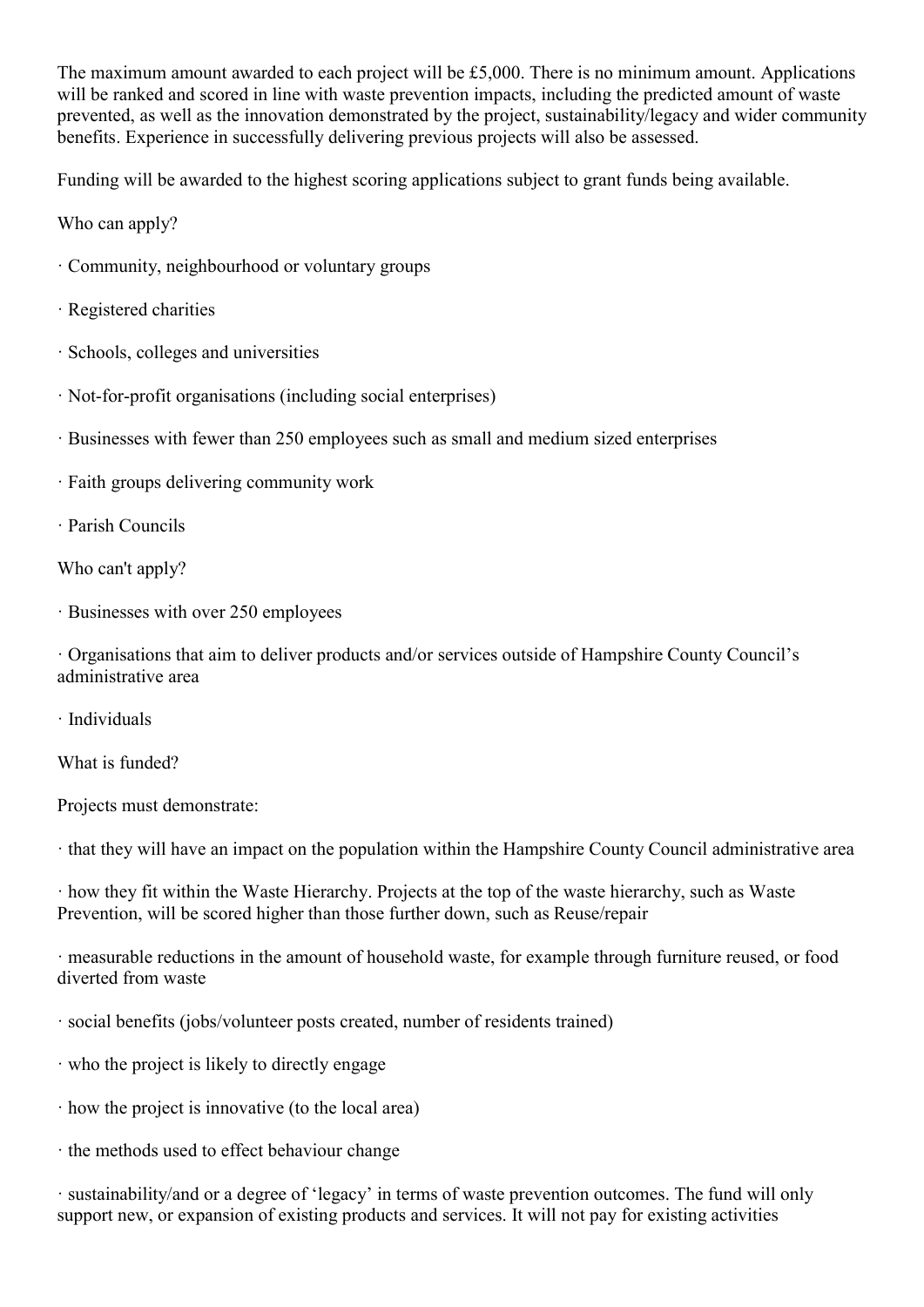Example projects could include (but are not limited to):

- · sharing, hiring and rental services, such as for baby products or homewares and equipment
- · educational activities on home management, such as cooking, food preparation and storage, sewing

· community engagement activities to increase awareness, knowledge and understanding of preventing waste, for example events, films and social clubs

· digital projects that make preventing waste easier or more convenient, such as the development of an app or an online hub

- · repair and upcycling of furniture and other household items
- · redistribution of surplus household food, for example via community fridges

· introduction of local services that enable waste prevention and reuse, such as community composting and tool libraries

Projects from the first round of grant funding included:

- · a children's book about waste prevention called The Rubbish Monster Thing
- · setting up of a Repair Café in Bordon
- · producing beeswax satchels for food storage
- · cookery classes for school children
- · a community fridge
- · setting up a second-hand garden centre
- · composting courses advertised through GP surgeries
- · community projects on reducing the use of single use plastics

Look at these short films to find out more:  $\cdot$  Mrs B's Bees - waste grant  $\cdot$  The Rubbish Monster Thing waste grant · Furniture Helpline - waste grant

Projects for schools

Although the fund only supports projects which prevent household, rather than school waste, projects which educate children on waste prevention, reuse or repair will be eligible to apply. Example project for schools include but are not limited to:

- · cookery, food preparation and budgeting classes
- · household food distribution projects such as Community fridges which can be used by parents and staff
- · classes on repairing or upcycling textiles
- · community composting projects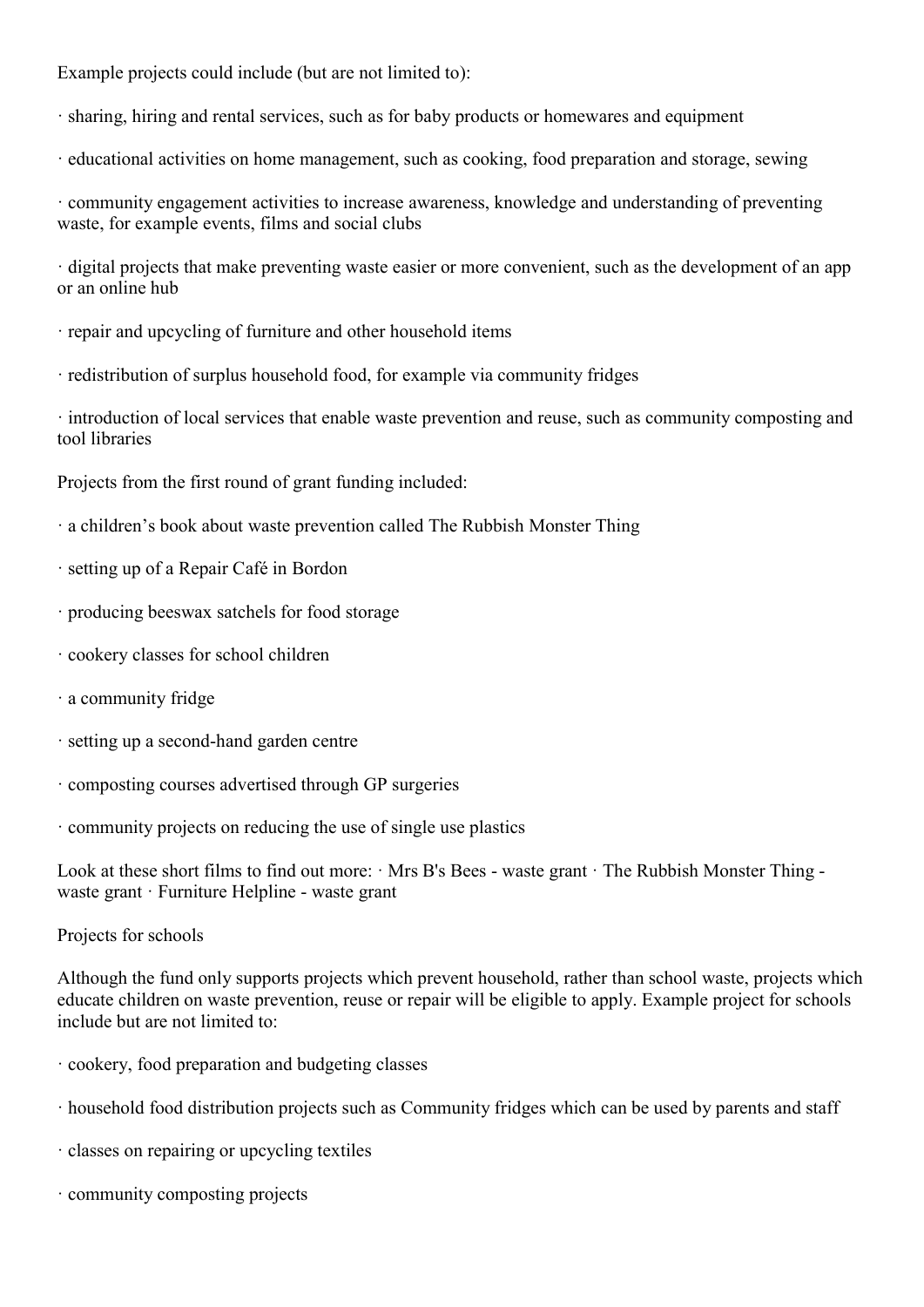- · events to enable the sharing of items such as toys, clothing
- · the production and delivery of educational tools around waste prevention

The impacts of these projects on household waste can be measured by home food waste diaries, questionnaires as well as by recording the number of items repaired, upcycled or swapped.

What isn't funded?

· Projects which predominantly affect residents outside of the Hampshire County Council administrative area

- · Projects seeking funding for recycling and waste disposal projects
- · Projects requesting over £5,000
- · Bids from businesses or enterprises with over 250 employees
- · Day to day running or existing staffing costs for projects
- · Projects which are already financially supported by other financial bodies or schemes
- · Activities that start or happen before the funding is formally confirmed

· Activities that are the responsibility of a Local Authority dealing with waste materials, for example recycling collections, disposal

- · Activities dealing with commercial and industrial waste, such as business, trade or school
- · Projects that mainly financially benefit an individual
- · Activities with political affiliation and aims
- · The VAT element of a project which can be recovered
- · Research and development activities
- Period and amount

Funding must be spent within 1 year of award of contract.

Payments will commence from a maximum of three months after the initial application is received. A payment schedule will be agreed with successful applicants as part of the formal grant offer.

If the project is successful, it is expected that you will have a plan to continue the activity after the end of the funding period.

Measuring the impacts

There are a number of ways in which you can measure the environmental and social impact of your project. These include but are not limited to:

· number of items repaired, reused, upcycled or swapped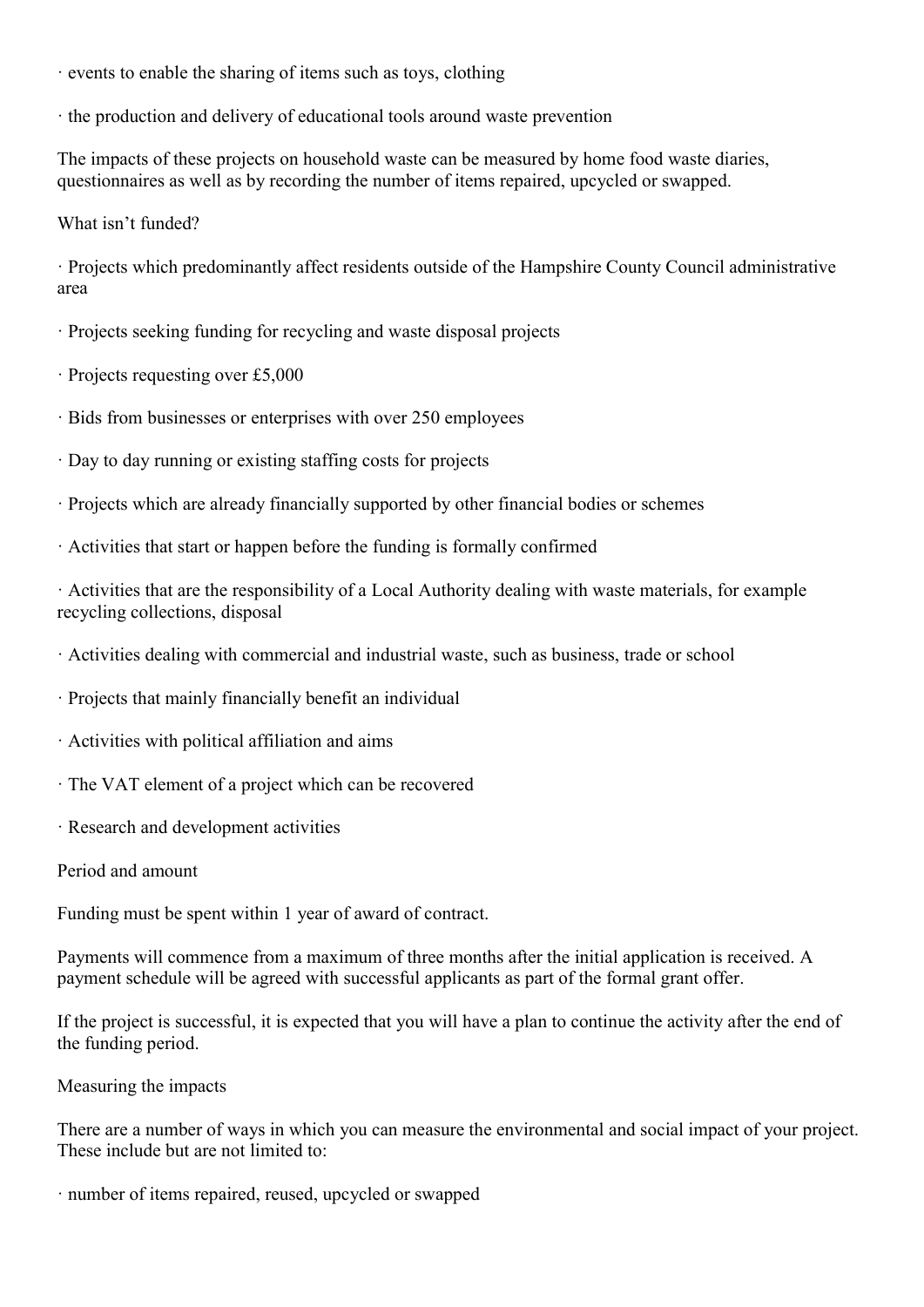- · questionnaires or food waste diaries for workshop participants or pupils to complete
- · number of people composting at home as a result of your project
- · number of items sold
- · number of people attending events or cookery classes etc

· hits on websites or likes/shares on social media Read application notes and apply

In this guide 1. What is waste prevention? 2. When to apply 3. Grant criteria and eligibility 4. Who can apply 5. Who can't apply 6. What is funded 7. Projects for schools 8. What isn't funded 9. Period and amount 10. Measuring the impacts

Hampshire's Supporting Families Programme is turning lives around

More than 4,500 families in Hampshire have been helped during phase two of the county's Supporting Families Programme, with over 700 experiencing significant improvement in their circumstances. In addition, an independent evaluation by Solent University shows that between 2015-19, the support given to families to get back on their feet successfully, translated into savings or costs avoided of £27million to the public purse. Councillor Patricia Stallard, Hampshire County Council's Executive Member lead for the Supporting Families Programme, said: "Our programme which brings together a wide range of Hampshire agencies including county and district councils, the Police, voluntary sector, Health and the Probation Service has transformed the way services are delivered to families across the county. This has resulted in hundreds of families who might otherwise have faced a lifetime of disadvantage, now having a brighter future." "The concerted efforts of all the agencies involved, and the way in which we are now working together, is reaching the families most in need, promoting trust from the families with whom we work who say they value the support being provided." "Although there is always more to do, there is clear evidence that our programme is working, helping families to live more productive lives while reducing demand for high cost interventions from the county's public services." Hampshire's Supporting Families Programme began in 2012, as part of a national initiative to support families facing multiple issues such as persistent unemployment, poor education, poor health, crime and antisocial behaviour, domestic violence and young people failing to thrive. The programme takes a 'whole family' approach involving everyone in the family including grandparents, parents, young people and children. It allows families to build on their strengths while helping them to overcome some of the concerns, difficulties, challenges or obstacles they may have in their lives.

Close collaboration with town and parish councils key to Hampshire's quality of place

Hampshire County Council welcomed over 80 representatives from town and parish councils across the county at an event this week (Wednesday 13 March) to find out more about how highways and waste services are delivered to Hampshire's 1.3 million residents.

County Council Leader, Councillor Roy Perry said: "These are challenging times for local government and it's more important than ever that we work closely with our colleagues in the town and parish councils. These are the people who have a vital role in representing the concerns of local communities."

Having heard how Hampshire Highways teams repair around 15,000 potholes a year, delegates had an opportunity to see one of Hampshire's new, dedicated dragon-patchers, which can repair a defect five times faster than traditional methods and is effective in all weathers.

The evening also saw the launch of the Hampshire Highways Charter – a commitment to 'going the extra mile' by those working across Hampshire's roads.